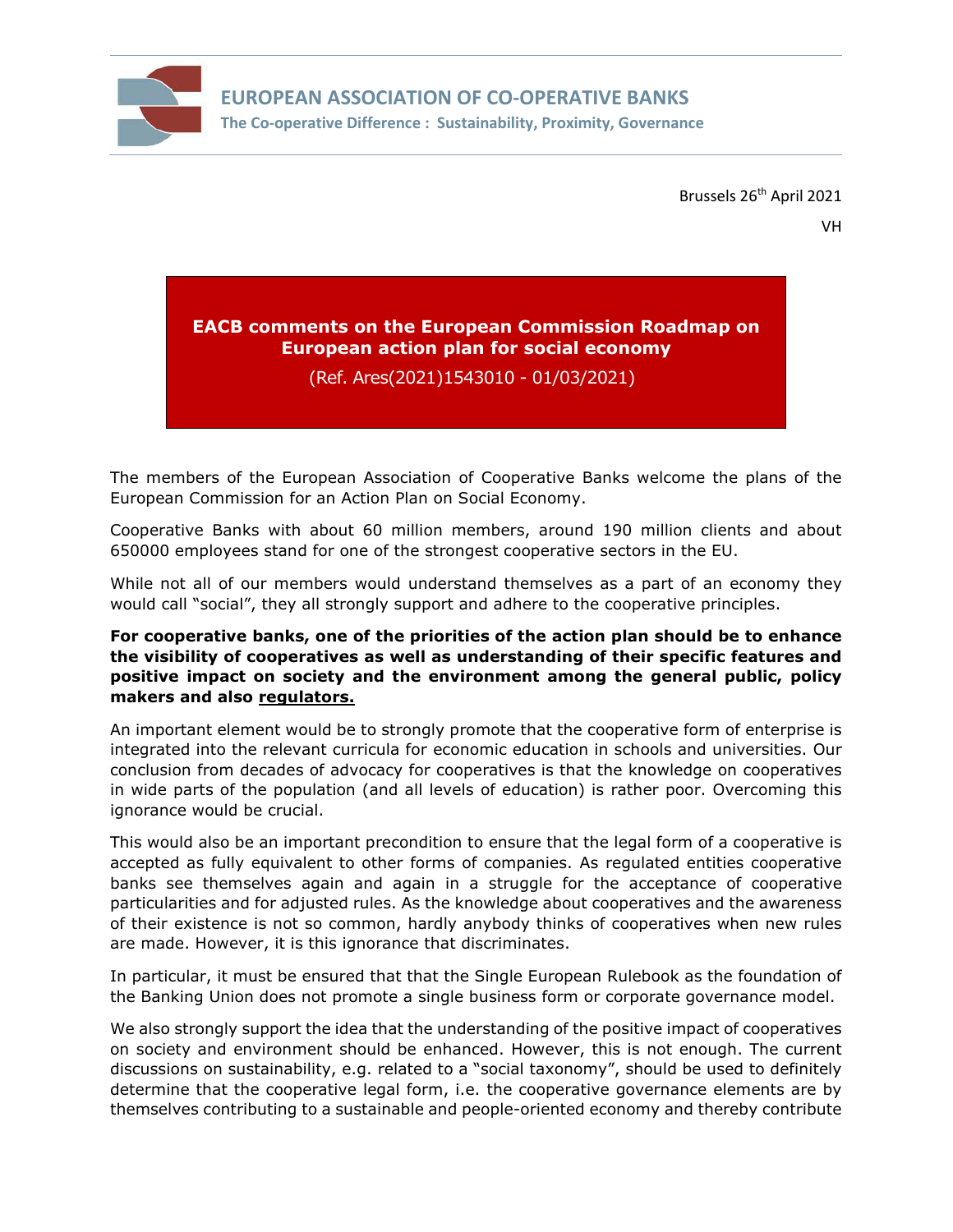

to the Sustainable Development Goals (SDGs). In fact, we realized repeatedly that inherent elements of cooperative governance are seen negative, like the member involvement in the boards of cooperatives (as board members are not independent) or the broad ownership combined with democratic voting ("weak" governance, no reference shareholder). These approaches see the price of cooperative governance, but not its values. We therefore believe that it is important to get this fixed.

## **We also believe that the cooperative model should be promoted through international fora and networks, and especially its contribution to the Sustainable Development Goals (SDGs).**

In fact, idea and practice of organizing shared interests in cooperatives was inscribed on the Representative List of the Intangible Cultural Heritage of Humanity. This acknowledgment underlines the universality of the cooperative model and the value it can create in societies around the world. We therefore encourage the European Commission to promote it also on a global level, where suitable.

Please find in the annex a paragraph on the legal form of cooperatives and the advantages of the specific cooperative governance.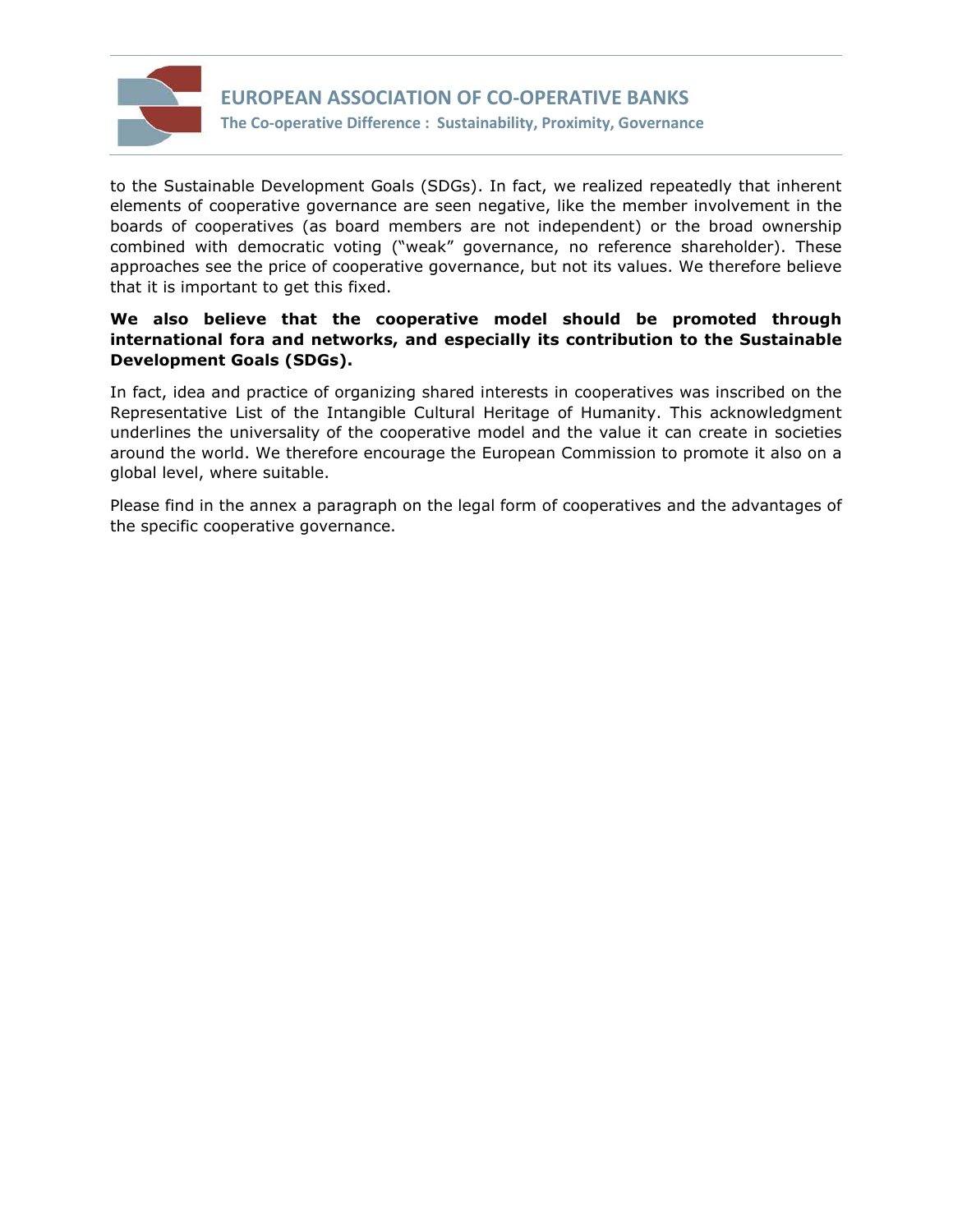

## **Annex to the EACB comments on the European Commission Roadmap on European action plan for social economy**

## **- The Cooperative Banking Model and long-term orientation -**

The cooperative business model is a developed and established company model. Cooperatives are mentioned in Article 54 of the Treaty. Council Regulation (EC) No 1435/2003 on the Statute for a European Cooperative Society (SCE) even provides a specific European company statute for cooperatives. The SCE-regulation points out that *"Cooperatives are … legal entities with particular operating principles that are different from those of other economic agents."* The regulation, as well as national cooperative law lay down the basic operating principles.

These operating principles ensure a specific, sustainable economic approach. This implies the following for Europe's cooperative banks:

- 1. The principal object of a cooperative is the satisfaction of its members' needs and/or the development of their economic activities.
- 2. The cooperative model provides a tool for citizens to join forces in order to find solutions for the improvement of their economic, social or cultural situation under their own responsibility (self-help, self-governance, and self-responsibility) "Achieving one's goals better together than alone" has always been the fundamental idea of every cooperative.
- 3. The generation of profit is a basis like for any other undertaking but not the primary purpose.
- 4. Membership is normally open to all citizens living in the business area of the cooperative bank. Cooperative banks count about 60 Million members of cooperative banks in the EU. The aim (and often the reality) is a life-long relationship of the member/customer with his bank. Typically, cooperative banks are deeply rooted in their local communities. A delocalisation of a cooperative is hardly possible.
- 5. Members vote in the general meeting on the major matters related to the cooperative, generally on the basis of the democratic principle (one member, one vote) and independent of the capital distribution. There are no "lead shareholders" that drive the policy, but the policy is determined by the community of member/customers.
- 6. Via member representatives in governance bodies, cooperative banks possess precious and valuable networks in society. This social capital differentiates cooperative banks from banks with other ownership structures. With sufficient member participation in democratic processes, cooperative banks create loyalty in society and legitimacy of aiming at social purposes.
- 7. In most cases, membership requires the acquisition of a (limited) amount of cooperative capital. This amount is relatively moderate in most cases. By consequence,